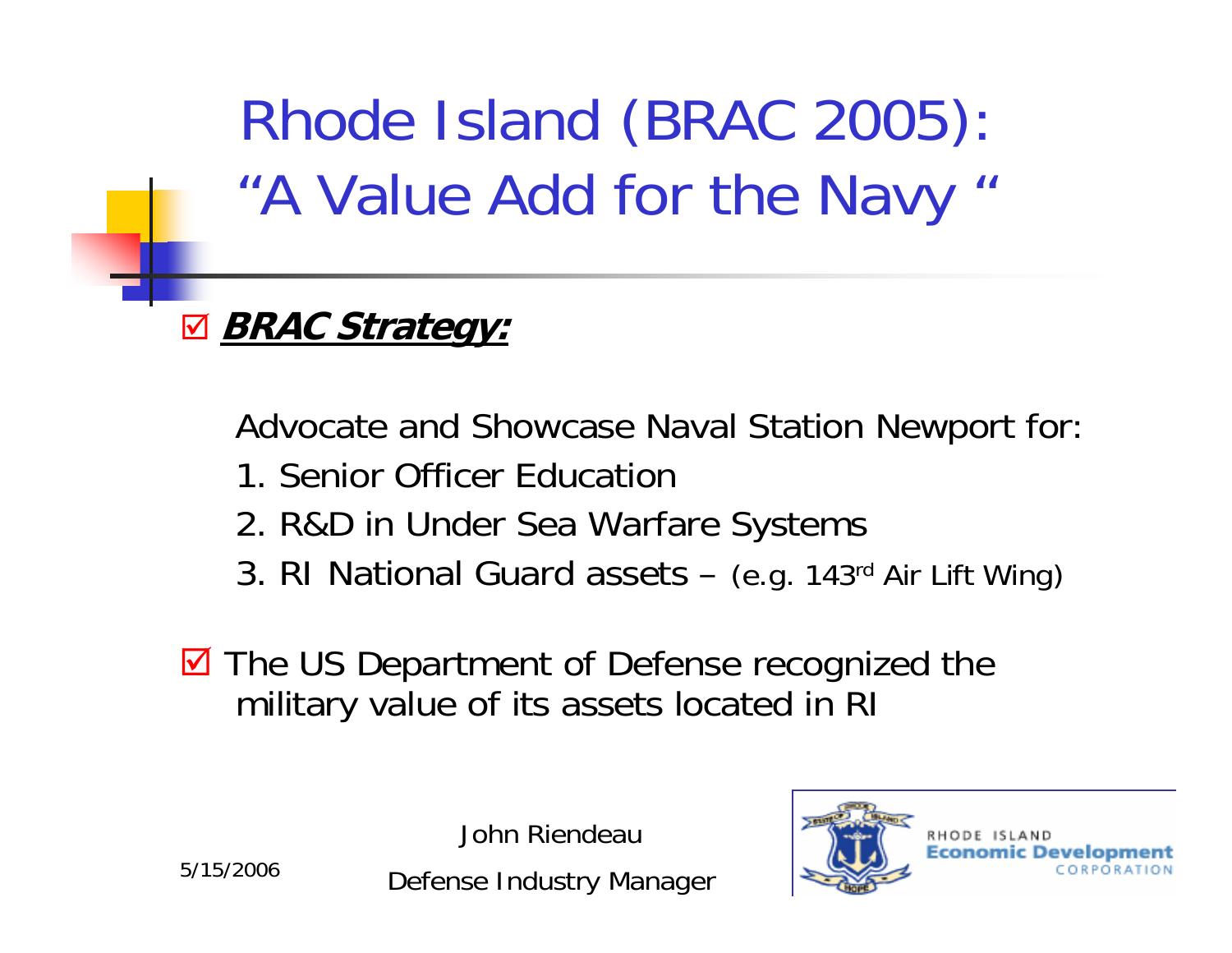

### Rhode Island is Home to America's Intellectual Capital Resource for

- $\mathsf{M}$  Naval Undersea Warfare Center (NUWC) Undersea Warfare Systems RDA/T&E Submarines, which are critical platforms for:
	- Autonomous Vehicles
	- Undersea & Sea Based Sensor Systems
	- **Submarine Warfare Systems**
	- **Undersea Acoustics**
- ☑ Development of the Nation's Strategic and Tactical Naval Maritime Policies
- $\sqrt{2}$  Joint Professional Military Education
	- **Ø** Naval War College (NWC)
	- **Ø** Surface Warfare Officers School (SWOS) Command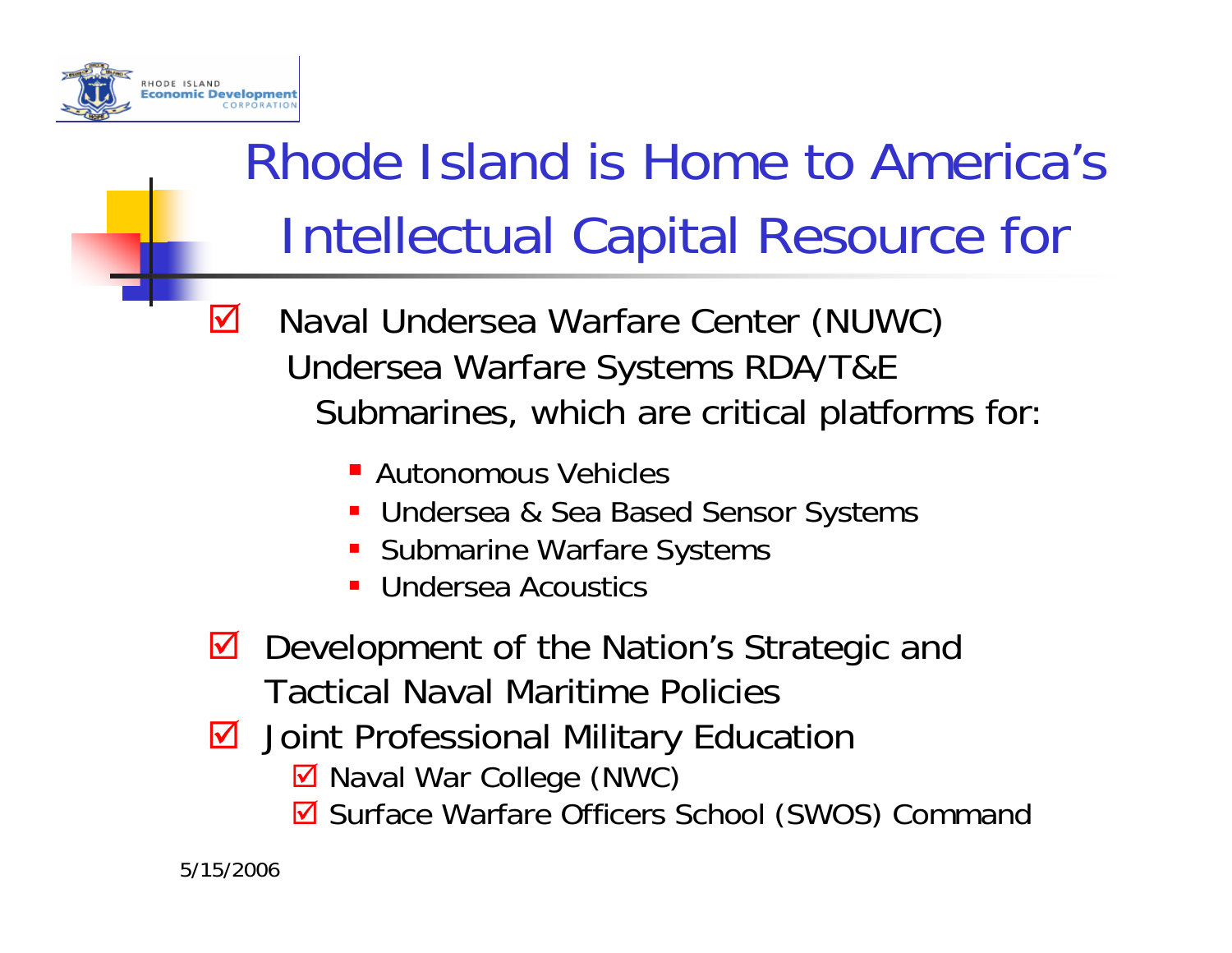## Rhode Island: "A Value Add for the Navy "

#### **Strategic Location for Mission Capabilities**

- $\boxtimes$  NSN Education Commands
- $\boldsymbol{\mathsf{M}}$  NSN – Central Repository of Undersea Warfare Systems Knowledge Base
- $\boldsymbol{\mathsf{M}}$ Narragansett Bay for Test & Evaluation
- $\mathsf{M}$ Quonset Air Lift and Intermodal Capabilities
- $\overline{\mathsf{M}}$ State of Rhode Island is a Vested Partner
- $\blacktriangledown$ Military Value is Second to None
- $\boldsymbol{\mathsf{M}}$  Rhode Island/New England is Vitally Important in Maintaining the Nation's Continued Undersea Superiority!

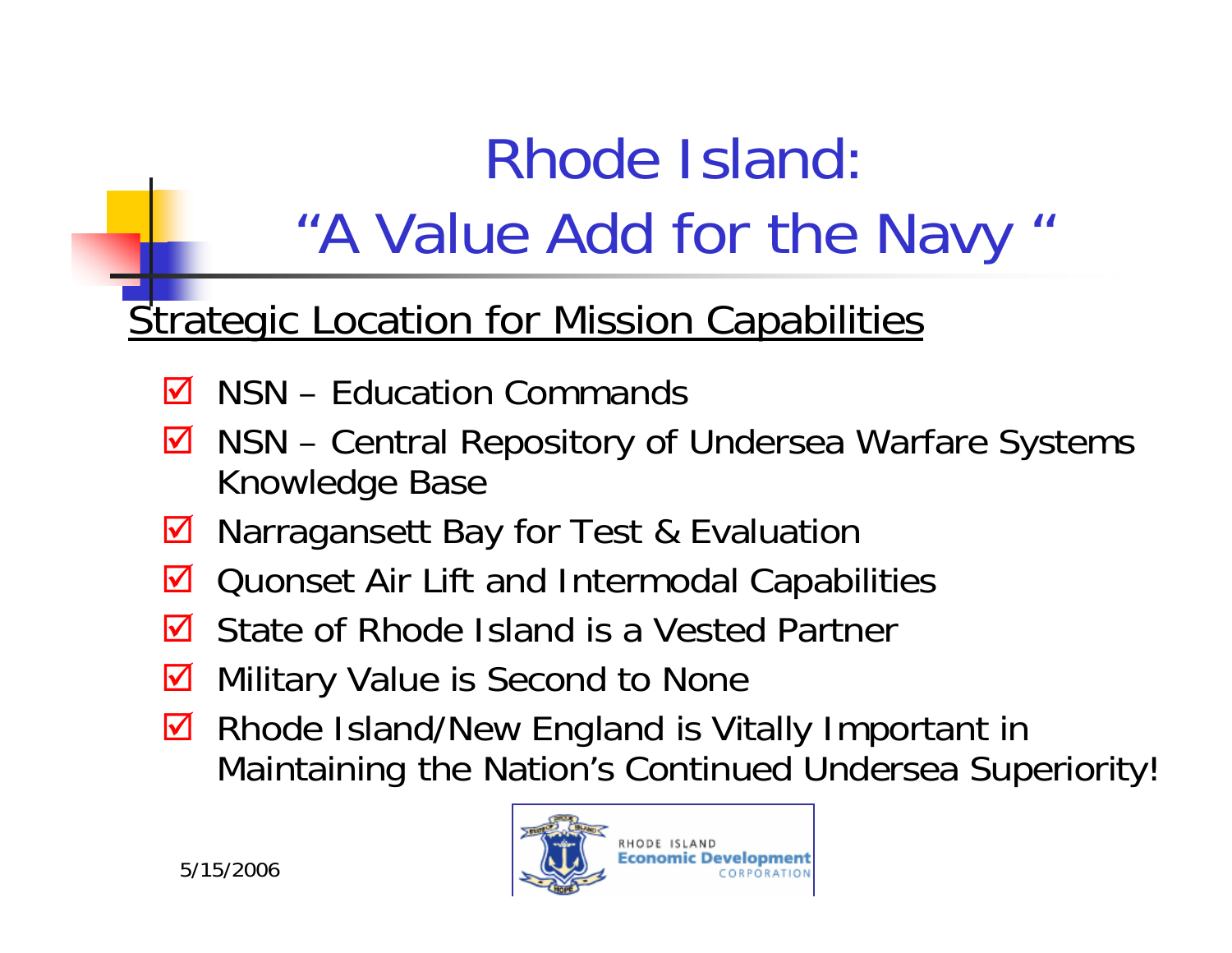### Nation's Undersea Center of Excellence



- $\overline{\phantom{a}}$  Naval & Coast Guard Facilities
- $\mathcal{L}_{\mathcal{A}}$  Major Engineering & Industrial **Complexes**
- $\overline{\phantom{a}}$ **Extensive Technology** Companies
- $\overline{\mathcal{A}}$  Major Educational **Institutions**
- $\overline{\phantom{a}}$  Undersea Testing Areas